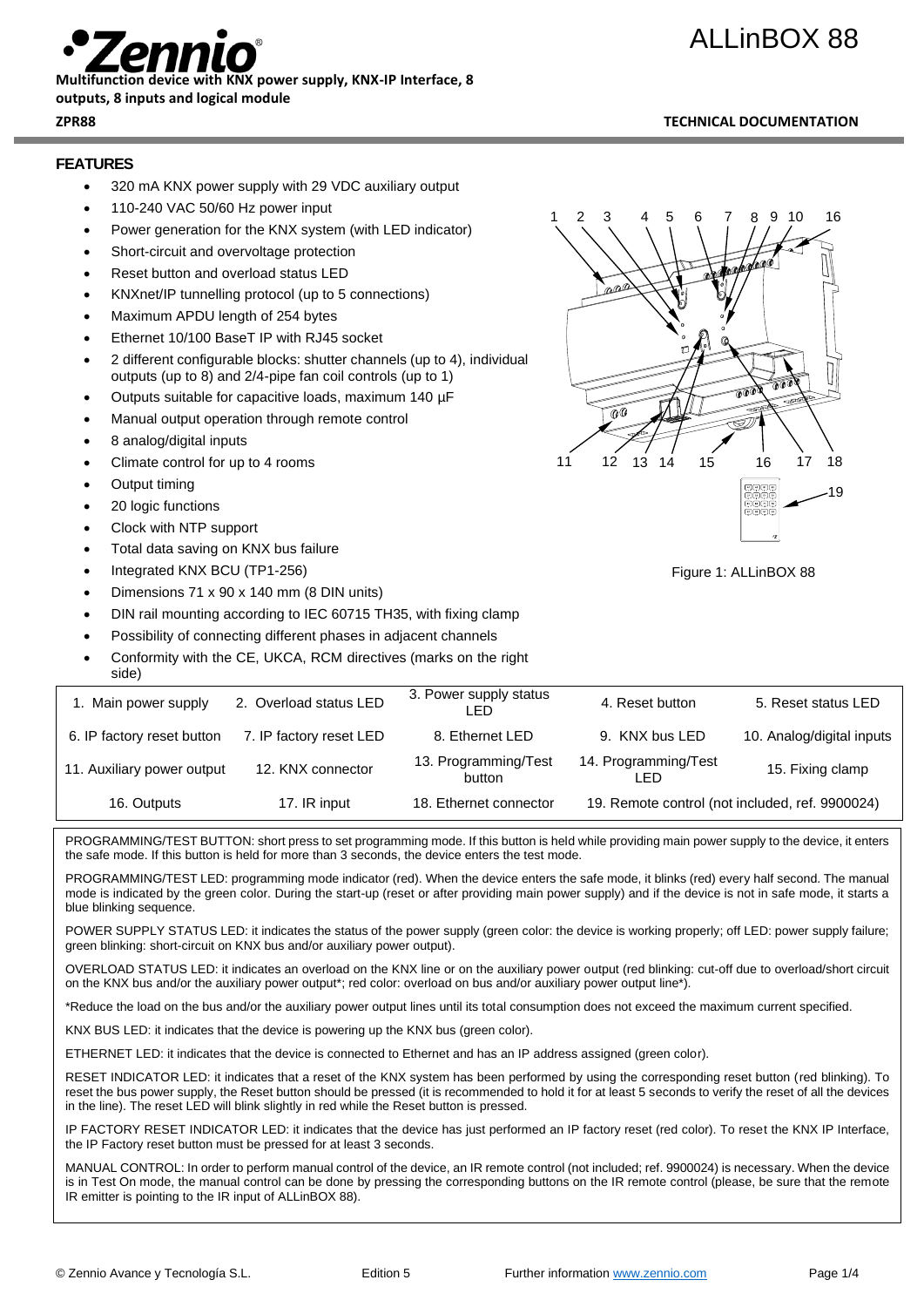|                                                   | <b>GENERAL SPECIFICATIONS</b>           |                                                                                        |
|---------------------------------------------------|-----------------------------------------|----------------------------------------------------------------------------------------|
| <b>CONCEPT</b>                                    |                                         | <b>DESCRIPTION</b>                                                                     |
| Type of device                                    |                                         | Electric operation control device                                                      |
| External                                          | Voltage                                 | 110-240 VAC 50/60 Hz PF=0.5                                                            |
| power supply                                      | Maximum consumption                     | 250 mA @ 110 VAC / 125 mA @ 230 VAC                                                    |
|                                                   | Voltage (typical)                       | 29 VDC SELV (with KNX coil)                                                            |
| <b>KNX supply</b>                                 | Maximum rated current (IBUS)            | 320 mA                                                                                 |
|                                                   | Connection type                         | Typical TP1 bus connector for 0.8 mm Ø rigid cable                                     |
| Additional                                        | Voltage (typical)                       | 29 VDC SELV                                                                            |
| output                                            | Maximum rated current (IAD)             | $I_{AD}$ + $I_{BUS}$ ≤ 320 mA                                                          |
| Operation temperature                             |                                         | $-5.1 + 45$ °C                                                                         |
| Storage temperature                               |                                         | $-20$ $+55^{\circ}$ C                                                                  |
| Operation humidity                                |                                         | 5.95%                                                                                  |
| Storage humidity                                  |                                         | 5.95%                                                                                  |
| Complementary characteristics                     |                                         | Class B                                                                                |
|                                                   | Protection class / Overvoltage category | II / III (4000 V)                                                                      |
| Operation type                                    |                                         | Continuous operation                                                                   |
| Device action type                                |                                         | Type 1                                                                                 |
| Electrical stress period                          |                                         | Long                                                                                   |
| Degree of protection / Pollution degree           |                                         | IP20 / 2 (clean environment)                                                           |
| Installation                                      |                                         | Independent device to be mounted inside electrical panels with DIN rail (IEC<br>60715) |
| Minimum clearances                                |                                         | Not required                                                                           |
| Power failure back-up time                        |                                         | 110 ms                                                                                 |
| Maximum current before overload notification      |                                         | 500 mA                                                                                 |
| Response on KNX bus failure                       |                                         | Data saving according to parameterization                                              |
| Response on KNX bus restart                       |                                         | Data recovery according to parameterization                                            |
| Operation indicator                               |                                         | See page 1                                                                             |
| Weight                                            |                                         | 521 g                                                                                  |
| PCB CTI index                                     |                                         | 175 V                                                                                  |
| Housing material / Ball pressure test temperature |                                         | PC FR V0 halogen free / 75 °C (housing) - 125 °C (connectors)                          |

| <b>MAIN POWER SUPPLY SPECIFICATIONS AND CONNECTIONS</b> |               |                                              |  |  |
|---------------------------------------------------------|---------------|----------------------------------------------|--|--|
| <b>CONCEPT</b>                                          |               | <b>DESCRIPTION</b>                           |  |  |
| Power supply protection<br>fuse                         | Voltage       | 110-240 VAC 50/60 Hz                         |  |  |
|                                                         | Current       | 6.3 A                                        |  |  |
|                                                         | Response type | F (Fast acting)                              |  |  |
| Connection method                                       |               | Screw terminal block (0.5 Nm max.)           |  |  |
| Cable cross-section                                     |               | 1.5-4 mm <sup>2</sup> (IEC) / 26-10 AWG (UL) |  |  |
|                                                         |               |                                              |  |  |

| AUXILIARY POWER OUTPUT SPECIFICATIONS AND CONNECTIONS |                                              |  |
|-------------------------------------------------------|----------------------------------------------|--|
| <b>CONCEPT</b>                                        | <b>DESCRIPTION</b>                           |  |
| Connection method                                     | Screw terminal block (0.5 Nm max.)           |  |
| Cable cross-section                                   | 1.5-4 mm <sup>2</sup> (IEC) / 26-10 AWG (UL) |  |

| <b>OUTPUTS SPECIFICATIONS AND CONNECTIONS</b>  |           |                                                                                |  |
|------------------------------------------------|-----------|--------------------------------------------------------------------------------|--|
| <b>CONCEPT</b>                                 |           | <b>DESCRIPTION</b>                                                             |  |
| Number of outputs                              |           | 8                                                                              |  |
| Output type / Disconnection type               |           | Potential-free outputs through bistable relays with tungsten pre-contact /     |  |
|                                                |           | Micro-disconnection                                                            |  |
| Rated current per output                       |           | AC 16(6) A @ 250 VAC (4000 VA)                                                 |  |
|                                                |           | DC 7 A @ 30 VDC (210 W)                                                        |  |
| Maximum load per output                        | Resistive | 4000 W                                                                         |  |
|                                                | Inductive | 1500 VA                                                                        |  |
| Maximum inrush current                         |           | 800 A/200 µs                                                                   |  |
|                                                |           | 165 A/20 ms                                                                    |  |
|                                                |           | Possibility of connecting different phases. It is not allowed to connect power |  |
| Different phases connection                    |           | supplies of different order, SELV with NO SELV, in the same block.             |  |
| Maximum current per block                      |           | 40 A                                                                           |  |
| Maximum current per channel                    |           | 16 A                                                                           |  |
| Short-circuit protection                       |           | NO.                                                                            |  |
| Overload protection                            |           | <b>NO</b>                                                                      |  |
| Over-voltage protection                        |           | <b>NO</b>                                                                      |  |
| Connection method                              |           | Screw terminal block (0.4 Nm max.)                                             |  |
| Cable cross-section                            |           | 0.5-2.5 mm <sup>2</sup> (IEC) / 26-12 AWG (UL)                                 |  |
| Outputs per common                             |           | 2                                                                              |  |
| Maximum response time                          |           | 10 <sub>ms</sub>                                                               |  |
| Mechanical lifetime (min. cycles)              |           | 3 000 000                                                                      |  |
| Electrical lifetime (min. cycles) <sup>1</sup> |           | 100000 @ 8 A / 25000 @ 16 A (VAC)                                              |  |

1 Lifetime values could change depending on the load type.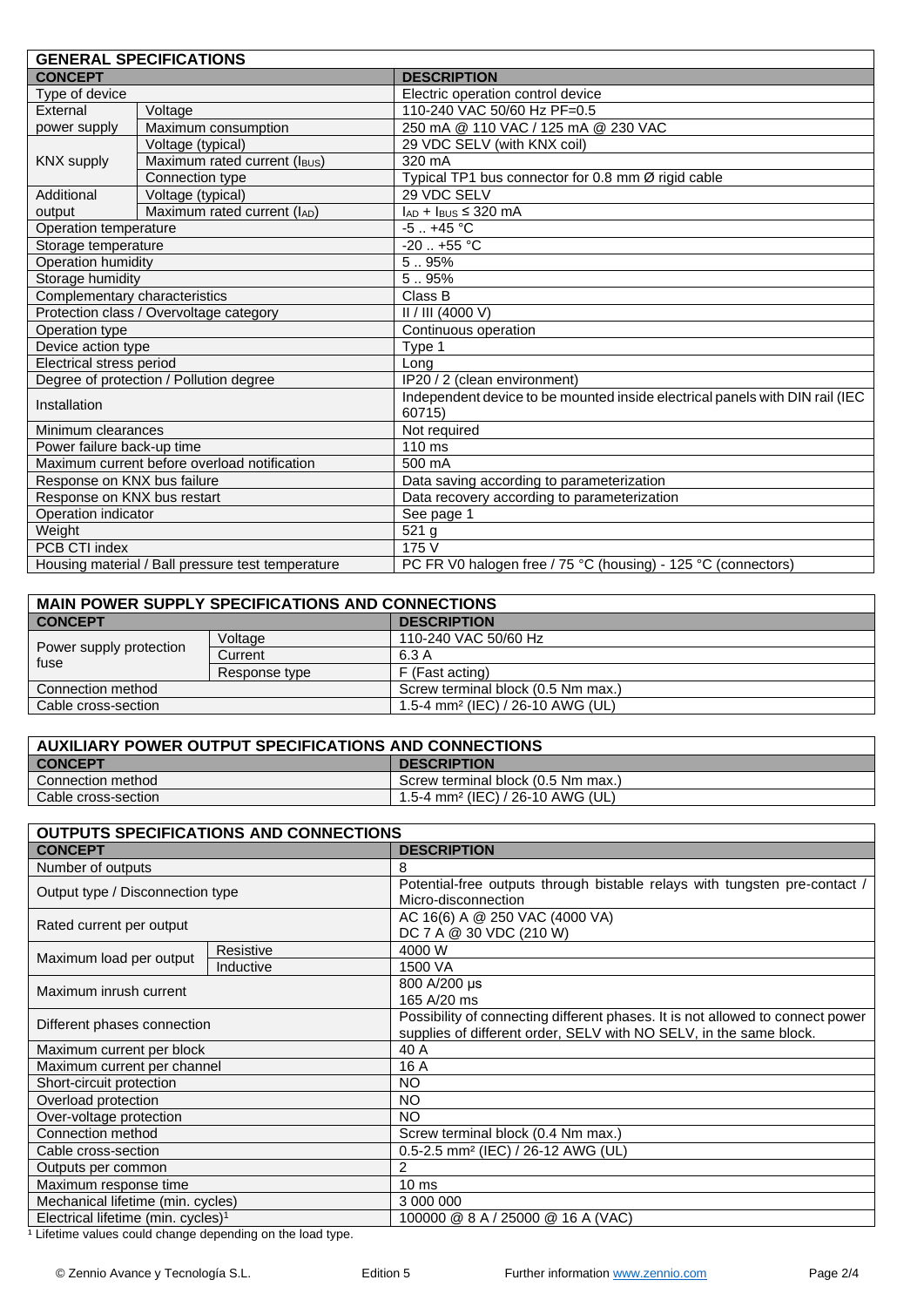#### **WIRING DIAGRAMS**



⚠ In order to ensure the expected status of the relays, please check that the device is connected to the main power supply before energizing the power circuit.

For a 4-pipe fan coil, the cooling valve should always be connected on the left side and the heating valve on the right side. Before the startup of the device, it must be assured that the valve is completely closed.

The fan and the valves to be connected must have the same nominal supply voltage.

Outputs that are not being used for valve control can be used as individual outputs or shutter channels.

Figure 2: Wiring example (from left to right and from top to bottom): 2 loads, 2 loads connected to different phases, shutter channel, fan coil three-speed fan, fan coil three-point valves and fan coil open/close valves.

| INPUTS SPECIFICATIONS AND CONNECTIONS |                                                |  |
|---------------------------------------|------------------------------------------------|--|
| <b>CONCEPT</b>                        | <b>DESCRIPTION</b>                             |  |
| Number of inputs                      |                                                |  |
| Inputs per common                     |                                                |  |
| Operation voltage                     | +3.3 VDC in the common                         |  |
| Operation current                     | 1 mA @ 3.3 VDC (per input)                     |  |
| Switching type                        | Dry voltage contacts between input and common  |  |
| Connection method                     | Screw terminal block (0.4 Nm max.)             |  |
| Cable cross-section                   | 0.5-2.5 mm <sup>2</sup> (IEC) / 26-12 AWG (UL) |  |
| Maximum cable length                  | 30 m                                           |  |
| NTC accuracy (@ 25 °C) <sup>2</sup>   | $\pm 0.5$ °C                                   |  |
| Temperature resolution                | 0.1 °C                                         |  |
| Maximum response time                 | 10 <sub>ms</sub>                               |  |

² For Zennio temperature probes.

N

#### **INPUTS CONNECTION**

Any combination of the following accessories is allowed in the inputs:

### **Temperature Probe\*\* Motion Sensor Switch/Sensor/**





# **Push button**



\* In case of using ZN1IO-DETEC-P sensor, its micro switch number 2 must be in **Type B position**.

Zennio temperature probe or any NTC with known resistance values at three points in the range [-55, 150 ºC].

⚠ Commons of different devices must not be connected together.